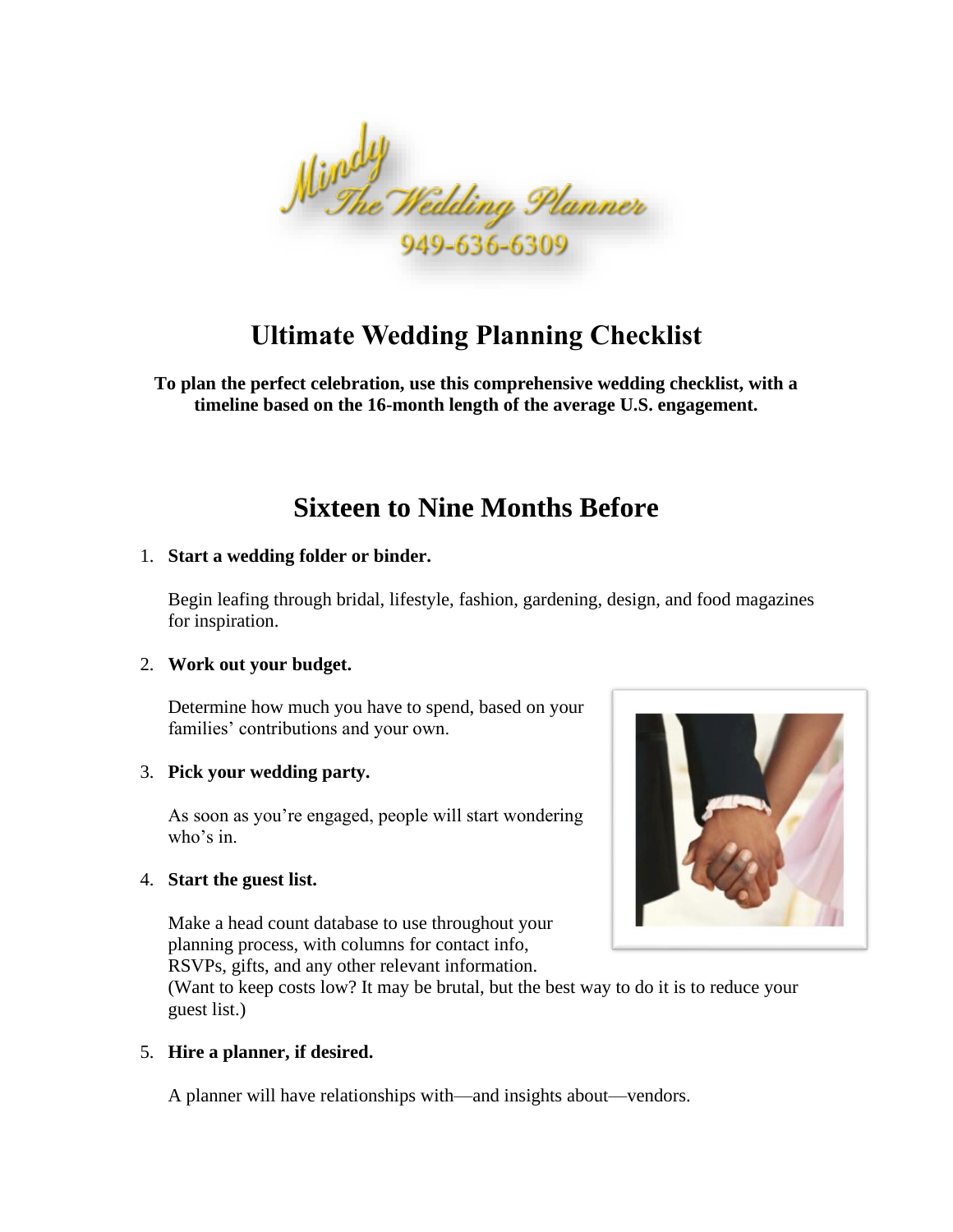#### 6. **Reserve your date and venues.**

Decide whether to have separate locations for the ceremony and the reception, factoring in travel time between the two places.

## 7. **Book your officiant.**

## 8. **Research photographers, bands, florists, and caterers.**

Keep their contact information in your binder.

## 9. **Throw an engagement party, if you wish.**

But remember that your invitees should be on your wedding guest list as well.

# **Eight Months Before**

## 1. **Hire the photographer and the videographer.**

No need to talk specifics yet, but be sure that the people you hire are open to doing the shots that you want.

## 2. **Book the entertainment.**

Attend gigs of potential acts to see how they perform in front of audiences, then reserve your favorite.

## 3. **Meet caterers.**

If your wedding venue doesn't offer its own catering service, look for one now and hire the service this month or early next.

#### 4. **Purchase a dress.**

You'll need to schedule time for at least three fittings. Veil shopping can be postponed for another two to three months.

## 5. **Reserve a block of hotel rooms for out-of-town guests.**

Pick three hotels at different price points close to the reception venue.

## 6. **Register.**

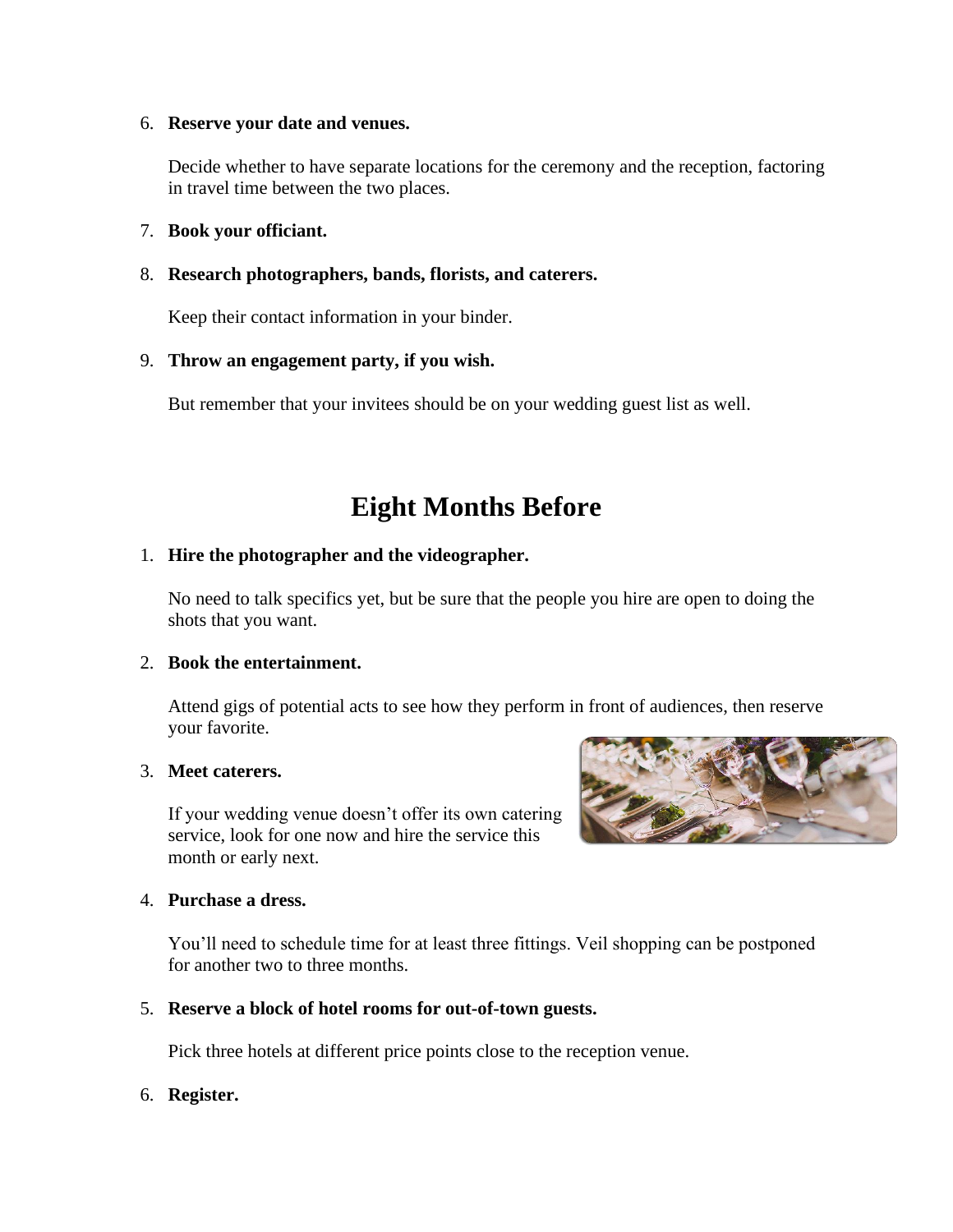Sign up at a minimum of three retailers.

7. **Launch a wedding website.** 

Create your personal page through a free provider such as weddingchannel.com. Note the date of the wedding, travel information, and accommodations. Then send the link to invitees.



# **Seven to Six Months Before**

## 1. **Select and purchase invitations.**

Hire a calligrapher, if desired. Addressing cards is time-consuming, so you need to budget accordingly.

## 2. **Start planning a honeymoon.**

Make sure that your passports are up-to-date, and schedule doctors' appointments for any shots you may need.

## 3. **Shop for bridesmaids' dresses.**

Allow at least six months for the dresses to be ordered and sized.

## 4. **Meet with the officiant.**

Map out the ceremony and confirm that you have all the official documents for the wedding (these vary by county and religion).

## 5. **Send save-the-date cards.** |

## 6. **Reserve structural and electrical necessities.**



Book portable toilets for outdoor events, extra chairs if you need them, lighting components, and so on.

## 7. **Book a florist.**

Florists can serve multiple clients on one day, which is why you can wait a little longer to engage one. Plus, at this point, you'll be firm on what your wedding palette will be.

8. **Arrange transportation.**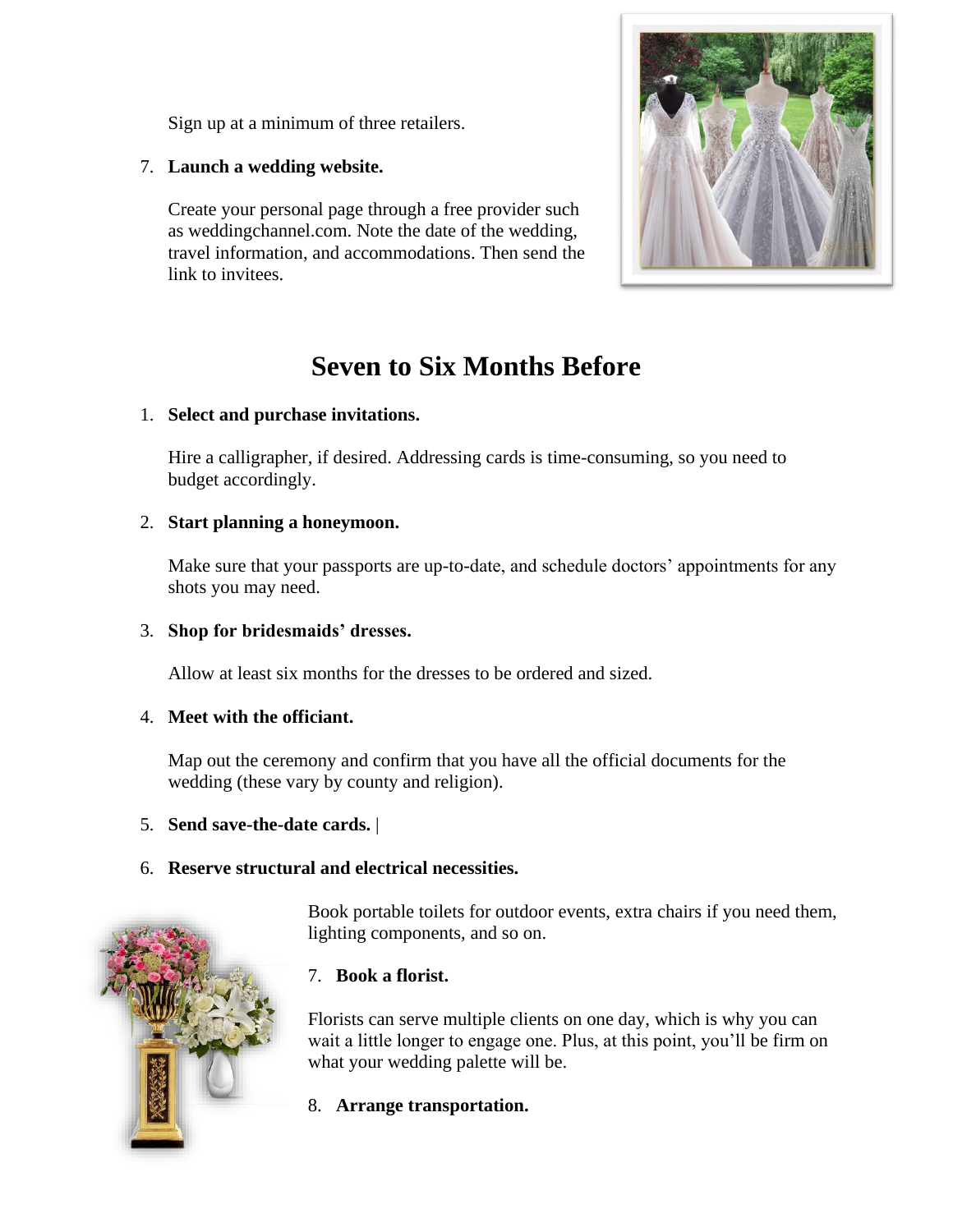Consider limos, minibuses, trolleys, and town cars. (But know that low-to-the-ground limos can make entries and exits dicey if you're wearing a fitted gown.)

#### 9. **Start composing a day-of timeline.**

Draw up a schedule of the event and slot in each component (the cake-cutting, the first dance).

## **Five to Four Months Before**

#### 1. **Book the rehearsal and rehearsal-dinner venues.**

Negotiate the cost and the menu. If you're planning to host a day-after brunch for guests, book that place as well.

## 2. **Check on the wedding invitations.**

Ask the stationer for samples of the finished invitations and revise them to suit your needs.

#### 3. **Select and order the cake.**

Some bakers require a long lead time. Attend several tastings before committing to any baker.

## 4. **Send your guest list to the host of your shower.**

Provided you, ahem, know about the shower.

## 5. **Purchase wedding shoes and start dress fittings.**

Bring the shoes along to your first fitting so the tailor can choose the appropriate length for your gown.



## 6. **Schedule hair and makeup artists.**

Make a few appointments with local experts to try them out. Snap a photo at each so you can compare results.

#### 7. **Choose your music.**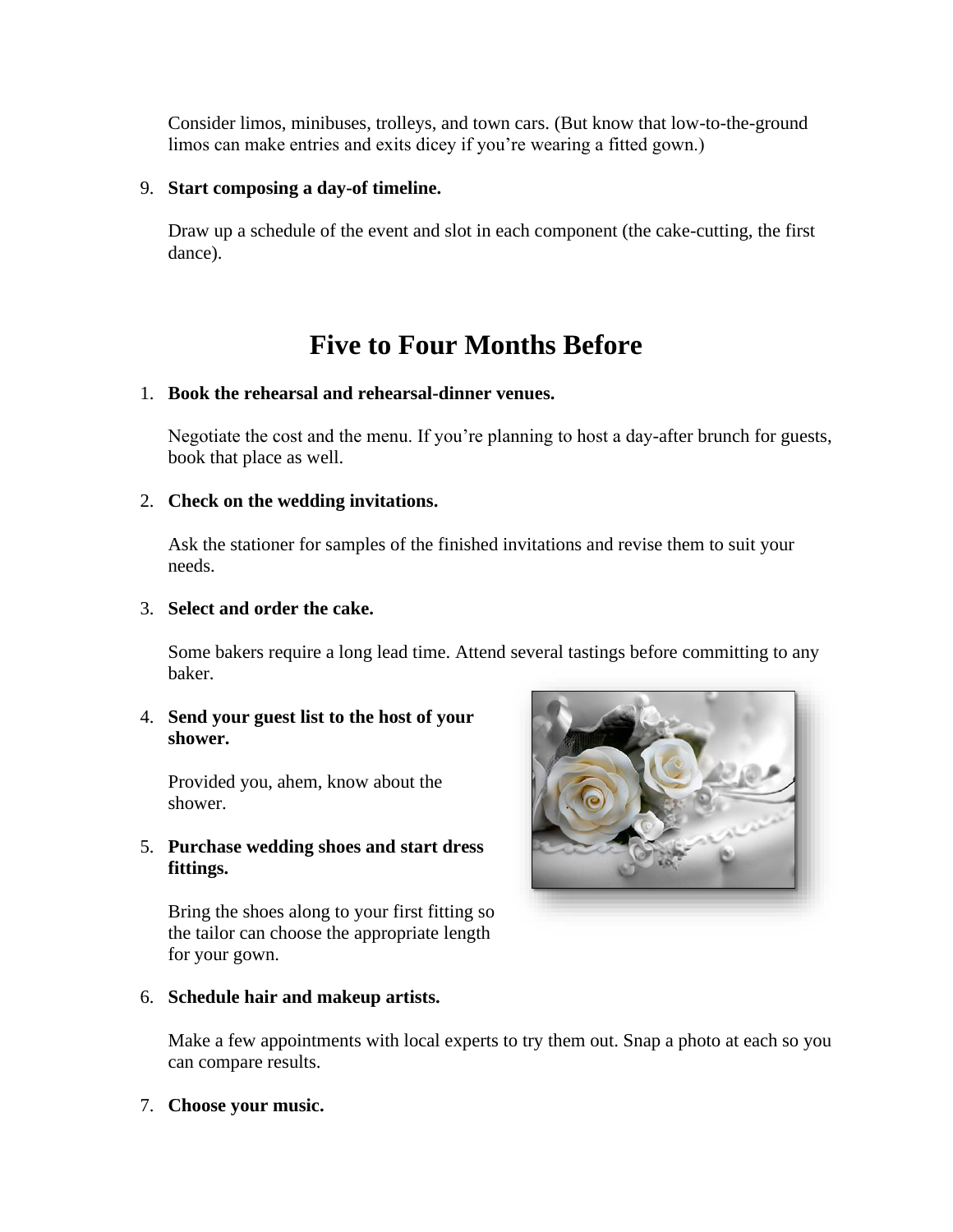What should be playing when the wedding party is announced? During dinner? To kick off the dancing? Keep a running list of what you want—and do not want—played.

# **Three Months Before**

## 1. **Finalize the menu and flowers.**

You'll want to wait until now to see what will be available, since food and flowers are affected by season.

## 2. **Order favors, if desired.**

Some safe bets: monogrammed cookies or a treat that represents your city or region. If you're planning to have welcome baskets for out-of-town guests, plan those now too.

## 3. **Make a list of the people giving toasts.**

Which loved ones would you like to have speak at the reception? Ask them now.

## 4. **Finalize the readings.**

Determine what you would like to have read at the ceremony—and whom you wish to do the readings.

## 5. **Purchase your undergarments.**

And schedule your second fitting.

## 6. **Finalize the order of the ceremony and the reception.**

## 7. **Print menu cards, if you like, as well as programs.**

No need to go to a printer, if that's not in your budget: You can easily create these on your computer.

## 8. **Purchase the rings.**

This will give you time for resizing and engraving.

## 9. **Send your event schedule to the vendors.**

Giving them a first draft now allows ample time for tweaks and feedback.

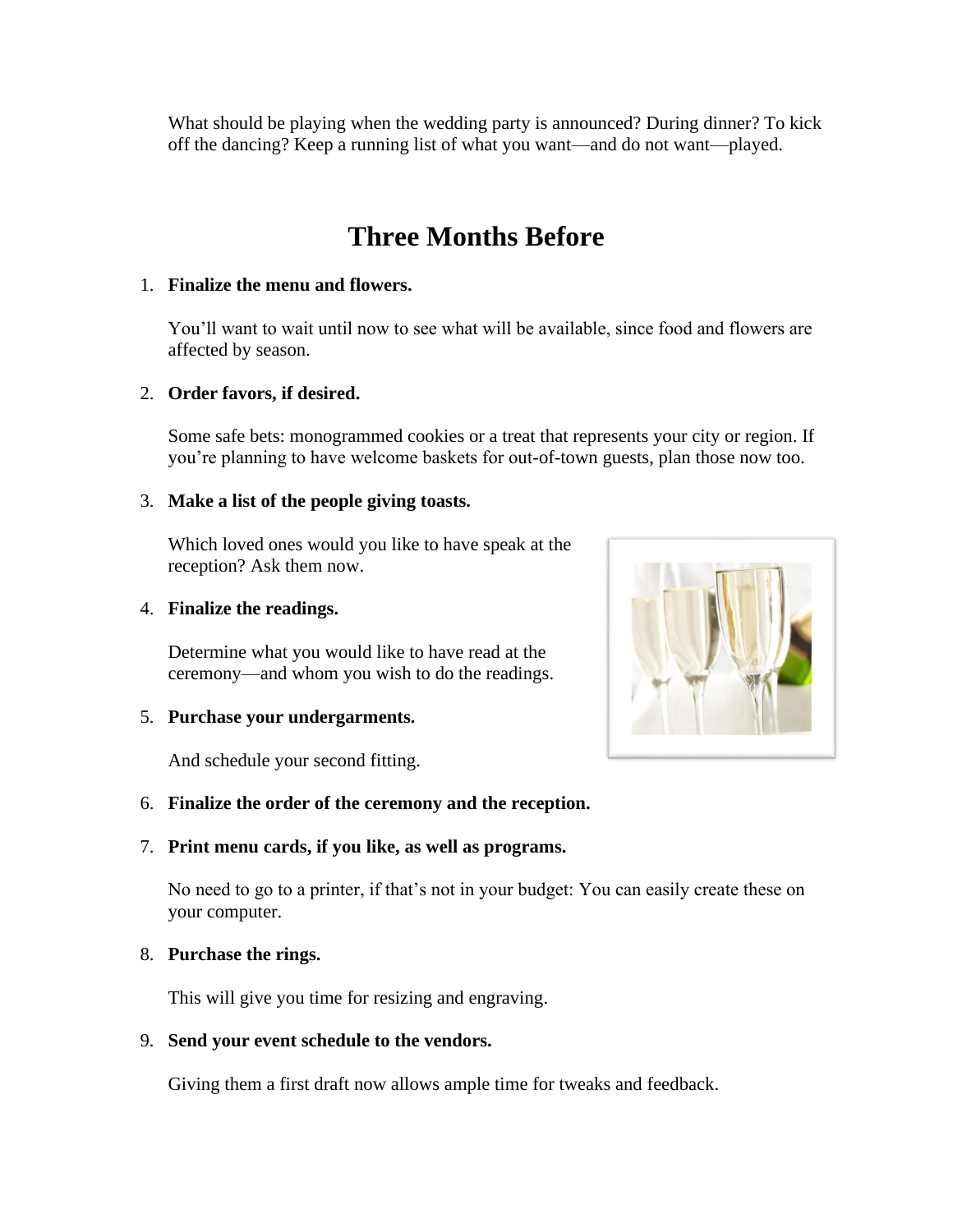# **Two Months Before**

#### 1. **Touch base again with all the vendors.**

Make sure any questions you or they had on your first draft have been answered.

#### 2. **Meet with the photographer.**

Discuss specific shots, and walk through the locations to note spots that appeal to you.

#### 3. **Review the playlist with the band or deejay.**

Though you probably won't be able to dictate every single song played, you should come prepared with a wish list.

#### 4. **Send out the invitations.**

The rule of thumb: Mail invitations six to eight weeks before the ceremony, setting the RSVP cutoff at three weeks after the postmark date.

#### 5. **Submit a newspaper wedding announcement.**

If you're planning to include a photograph, check the publication's website: Some have strict rules about how the photo should look.

## 6. **Enjoy a bachelorette party.**

Arranging a night out with your girlfriends generally falls to the maid of honor. But if she hasn't mentioned one to you by now, feel free to ask—for scheduling purposes, of course!—if a celebration is in the works.

## **One Month Before**

## 1. **Enter RSVPs into your guest-list database.**

Phone people who have not yet responded.

#### 2. **Get your marriage license.**

The process can take up to six days, but it's good to give yourself some leeway. If you are changing your name, order several copies.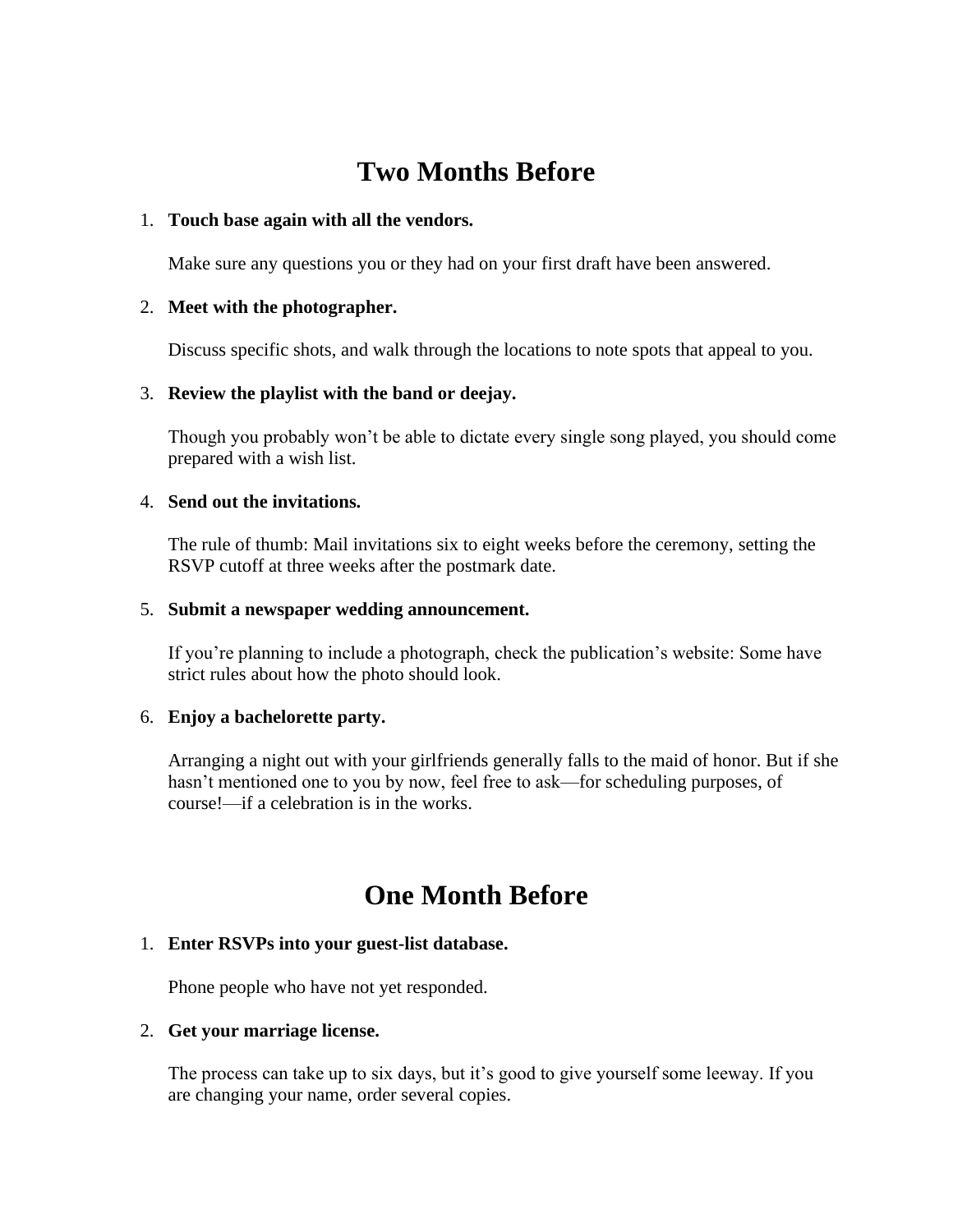## 3. **Mail the rehearsal-dinner invitations.**

## 4. **Visit the dressmaker for (with luck!) your last dress fitting.**

For peace of mind, you may want to schedule a fitting the week of your wedding. You can always cancel the appointment if you try on the dress then and it fits perfectly.

#### 5. **Stock the bar.**

Now that you have a firm head count you can order accordingly.

- 6. **Send out as many final payments as you can.**
- 7. **Confirm times for hair and makeup and all vendors.**
- 8. **E-mail and print directions for drivers of transport vehicles.**



This gives the chauffeurs ample time to navigate a route.

#### 9. **Assign seating.**

Draw out table shapes on a layout of the room to help plan place settings. Write the names of female guests on pink sticky notes and the names of male guests on blue sticky notes so you can move people about without resketching the entire setting.

## 10. **Purchase bridesmaids' gifts.**

You'll present them at the rehearsal dinner.

## 11. **Write vows, if necessary.**

12. **Get your hair cut and colored, if desired.** 

## **Week of the Wedding**

## 1. **Reconfirm arrival times with vendors.**

## 2. **Delegate small wedding-day tasks.**

Choose someone to bustle your dress, someone to carry your things, someone to be in charge of gifts (especially the enveloped sort), someone to hand out tips, and someone to be the point person for each vendor.

## 3. **Send a timeline to the bridal party.**